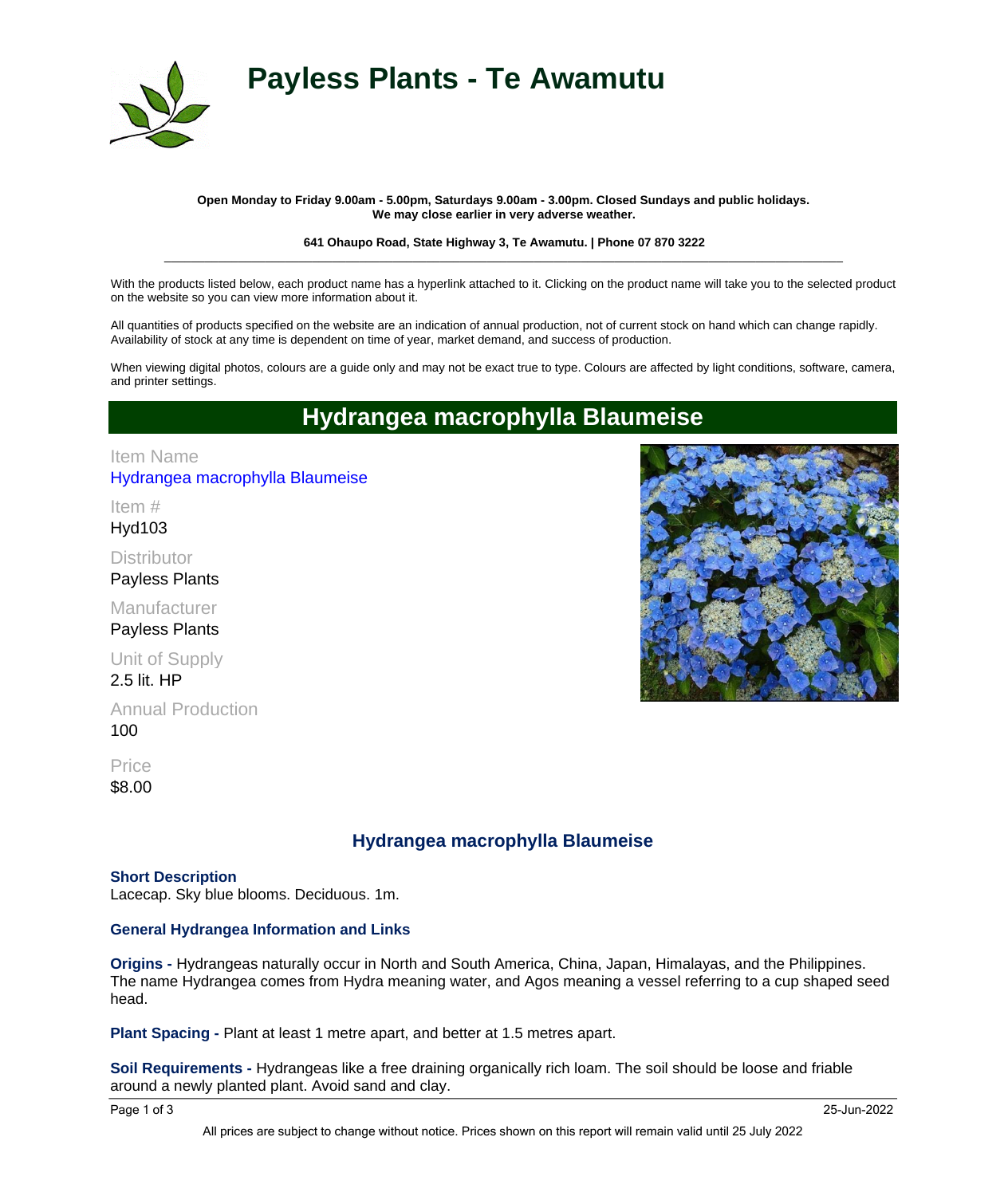## **Hydrangea macrophylla Blaumeise**

**Fertilizer -** Quality topsoil is naturally slightly acidic and no fertilizer should be required. To make flowers pinker add a small amount of lime to the soil surface. To make flowers go bluer add a small amount of aluminum sulphate to the soil surface. If fertilizer is used a small amount occasionally to the soil surface is preferred to a lot at once.

**Watering -** Hydrangeas do not need watering once established and are mostly drought tolerant. If watering is done after planting, water only occasionally as excessive watering may cause root damage.

**Wind -** Hydrangeas are tolerant of windy conditions and tolerant of semi coastal environments.

**Pruning -** It is not essential for Hydrangeas to be pruned. When it is done pruning consists of removing old flower stems and pruning stems back to 2 buds.

**Pests and Diseases -** Hydrangeas might get a bit of leaf spot, especially in humid conditions. The solution if required is to spray occasionally with a mild fungicide, or wait until leaf drop in winter when most hydrangeas clean themselves.

**Tub Plants and Cut Flowers -** Hydrangeas can be used as a tub plant and as a cut flower. Flowers form on previous seasons stems, and pruning may reduce new seasons flowers. Flower types are mopheads, lacecaps and pannicles.

Where do hydrangeas come from? https://www.theflowerexpert.com/content/growingflowers/flowersandseasons/hydrangea

Planting Hydrangeas https://www.almanac.com/plant/hydrangeas

General Hydrangea care https://www.waysidegardens.com/hydrangea-care-guide/a/324/

Why won't my Hydrangea bloom? www.millionplants.com/advice/wont-hydrangea-bloom/

What is the best fertilizer for Hydrangeas? www.endlesssummerblooms.com/design-and-grow/planting-and-care

Are you supposed to cut back Hydrangeas? https://www.finegardening.com/article/pruning-hydrangeas

Do you need to dead head Hydrangeas? https://www.gardeningknowhow.com/ornamental/shrubs/hydrangea/deadheading-a-hydrangea.htm

What fertilizer to use for blue Hydrangeas? https://www.gardeners.com/how-to/growing-blue-hydrangeas/8609.html

How do I make my Hydrangeas blue? https://www.gardenista.com/posts/magic-trick-how-to-make-your-hydrangea-change-color/